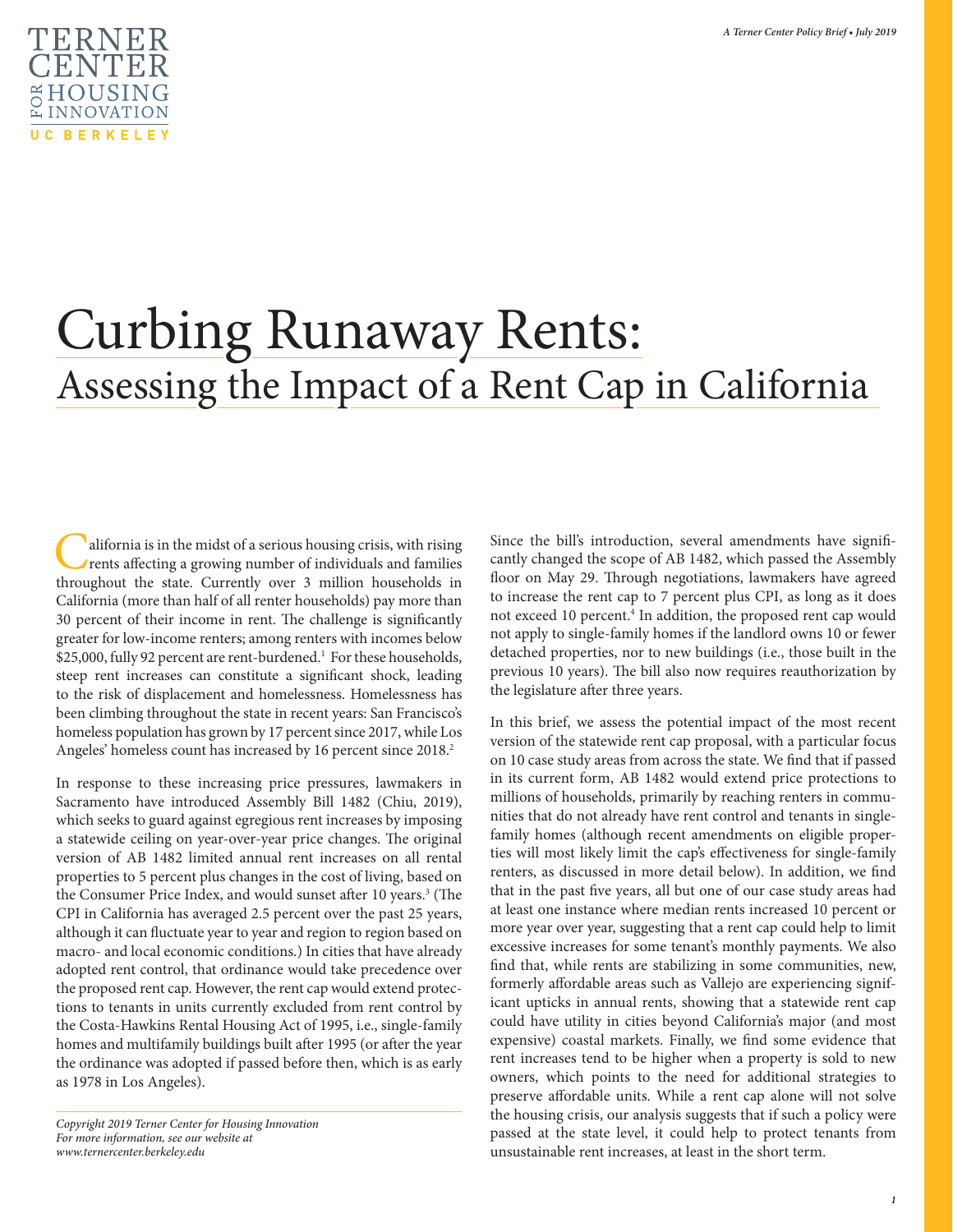#### **A Note on Methods and Data Limitations**

Despite the concern over housing affordability issues in recent years, reliable data on actual rents paid is not readily available, making research on this topic difficult. Census data, including annual data from the American Community Survey, provide some indication of how rents are changing over time, but at the local level the data are limited in a number of ways. For example, census data tell us what households pay in rent "on average", but because each year represents a different sample of properties, it cannot tell us year-over-year increases for specific apartments or whether rent increases are the result of vacancy decontrol or rising rents for long-term tenants. Further, the most recent year of census data is 2017—and for census tracts or less populous cities or counties, the only estimates available combine five years of data—limiting our ability to assess what's happening with the market today. Other sources of data on rents, such as those from proprietary sources or from sites such as Zillow and Craigslist, can help fill in parts of the picture, but they generally only focus on one segment of the market (e.g., large multifamily, or units that owners list for rent). Aggregate level calculations (such as those at the census tract or county level) can also obscure high increases at the building or unit level—precisely the type of rent increases the rent cap is designed to prevent.

While data limitations make it impossible to determine exact year-over-year rent increases for existing tenants, in this brief, we analyzed rents using census microdata from 2012 through 2017 for 10 Public Use Microdata Areas (PUMAs). PUMAs are geographic areas built from census tracts and/or counties to contain at least 100,000 residents, and represent the smallest geographic scale for which microdata are publicly available. Using the microdata allows us to control for whether or not the rent recorded is in a building that would be covered under rent control, whether the tenant has lived in the building for more than a year or is a recent in-mover, as well as whether the rent is for a multifamily versus a single-family building.<sup>5</sup> By focusing on specific communities rather than on statewide numbers, we sought to capture local rent dynamics and the extent to which they can vary across different types of sub-markets. Specifically, we focused on the following case study areas:

- San Francisco's Mission District and Potrero Hill
- » Oakland including Fruitvale and West Oakland
- West Fresno
- » Long Beach—the southeast portion of the city
- » Boyle Heights and the surrounding portion of East Los Angeles
- » West Sacramento
- » San Rafael including the Canal neighborhood
- » South Stockton
- » Chula Vista—the western portion as well as National City
- » Vallejo

We supplemented the census data analysis with proprietary data for a small sample of large multifamily buildings in three of these

10 areas: the Mission District of San Francisco, West Oakland/ Fruitvale, and San Rafael. These data allow us to analyze changes in unit-specific rents in a single building, another way of understanding the scale of rental increases year over year. However, these data also have limitations, in that they do not capture other important rental market segments such as single-family homes or small apartment buildings.

There are important caveats and limitations to the analysis presented below. First, the case studies presented here are not representative of all communities in California. Even within cities, rents can fluctuate significantly block by block, so the case study results are intended to be illustrative rather than generalizable across the state. Second, much of this analysis relies on aggregated estimates, such as changes in median rents, which, as mentioned above, can help identify broader market trends but can mask outliers and individual nuances. For instance, a change in an area's median rent may not register as above the proposed cap, but that does not mean individual households in a particular community did not experience rent increases that would have exceeded a cap were it in place (and vice versa). Third, we cannot evaluate whether a large rent increase occurred when a tenant moved out, or whether these rent increases were experienced by longer-term tenants. (We try to account for this by narrowing the analysis to renters who have been in the same building for longer than a year, but we cannot fully account for changes in rents due to vacancy decontrol.) Finally, we can't assess whether renters in singlefamily homes have a landlord who owns no more than 10 properties, one of the limitations that was added to the bill as a condition of passing the Assembly. Data on exactly how many households that provision would apply to aren't publicly available, but on average, evidence suggests that 20 percent of single-family rentals are owned by landlords with more than two properties.<sup>6</sup> Accordingly, this amendment to AB 1482 exempts a significant number of households, and would reduce earlier estimates of households that would receive protections if the bill passes.

## **A Statewide Rent Cap Would Extend Rental Protections to a Significant Number of California's Households**

In an earlier analysis of the original provisions included in AB 1482, we estimated that the bill would extend tenant protections to roughly 4.9 million households that are not currently covered by local rent control policies.7 We estimate that the revision to exclude units built in the previous 10 years would lower that estimate to 4.6 million households. Almost 2 million of those units are singlefamily households. As noted above, we cannot reliably estimate how many of those units are owned by landlords with no more than 10 properties, and thus would now also be exempt from the cap proposed in the revised bill. However, even assuming a significant number of single-family rentals would be excluded from the anti-gouging cap, it is clear that the cap would extend tenant protections to millions of households that currently have none.

Currently only 15 cities in California have permanent rent control ordinances that regulate rents in their multifamily apartment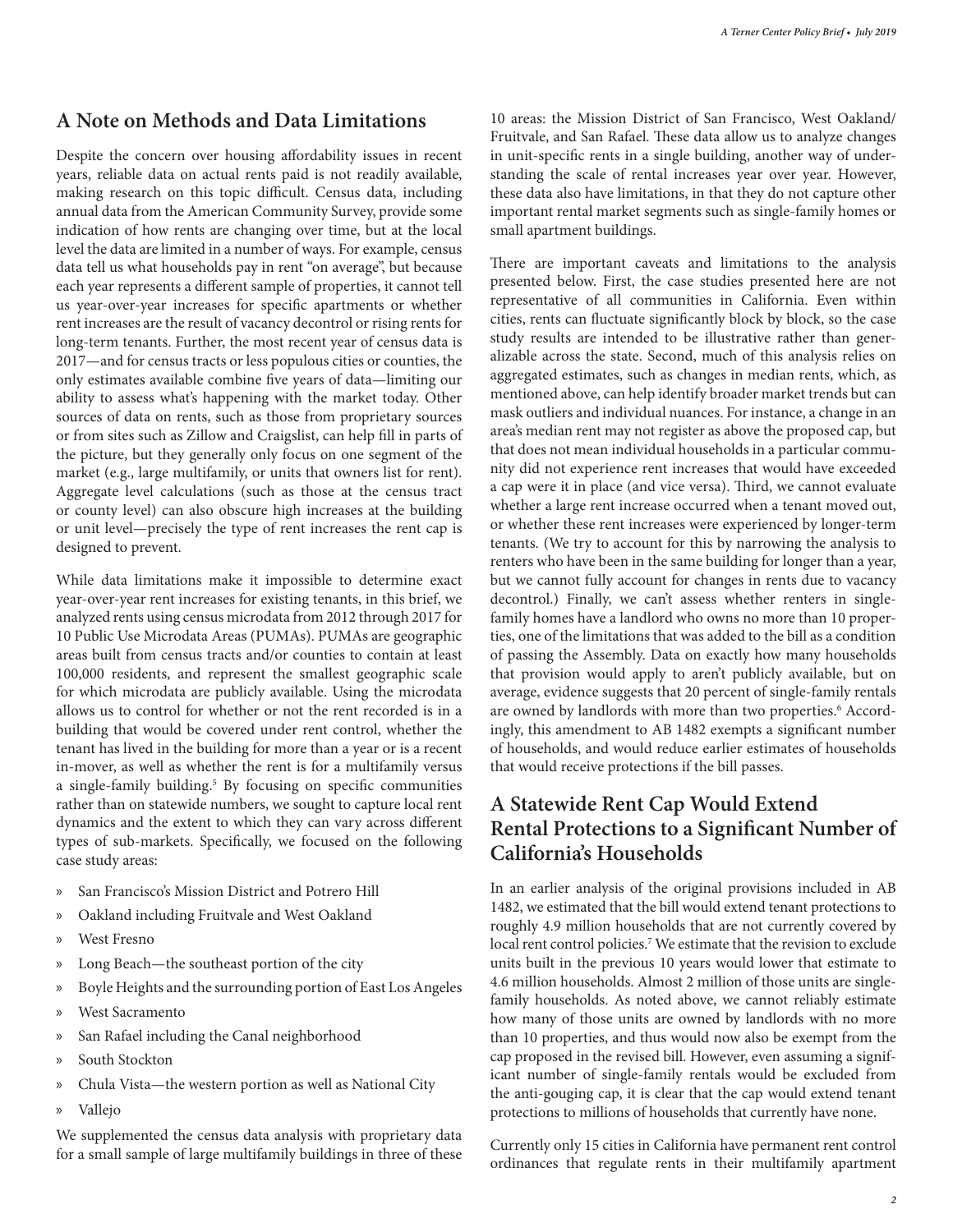|                             | <b>Total Rental</b><br><b>Housing</b><br><b>Units</b> | <b>Units That Would Likely Be</b><br>Covered by<br>AB 1482 Rent Cap |             | <b>Units That Would Not Be</b><br>Covered by AB 1482 Rent<br>Cap (Multifamily Buildings<br><b>Built Since 2010)</b> |
|-----------------------------|-------------------------------------------------------|---------------------------------------------------------------------|-------------|---------------------------------------------------------------------------------------------------------------------|
|                             |                                                       | Single-Family*                                                      | Multifamily |                                                                                                                     |
| South Stockton              | 25,381                                                | 15,441                                                              | 8,334       | 146                                                                                                                 |
| West Fresno                 | 28,380                                                | 12,190                                                              | 14,108      | 1,850                                                                                                               |
| West Sacramento             | 34,094                                                | 13,349                                                              | 18,091      | 1,398                                                                                                               |
| East Long Beach             | 23,336                                                | 6,338                                                               | 16,745      | 167                                                                                                                 |
| Chula Vista / National City | 32,058                                                | 8,636                                                               | 22,368      | 51                                                                                                                  |
| Vallejo                     | 21,139                                                | 9,241                                                               | 11,471      | 306                                                                                                                 |
| San Rafael                  | 22,648                                                | 6,741                                                               | 15,246      | $\overline{0}$                                                                                                      |

#### Table 1: Estimated Expanded Coverage of Rental Protections in Selected Case Study Areas

*\*As noted above, this overestimates the number of single-family renters who would be covered by AB 1482 due to a recent amendment that exempts owners of 10 or fewer single-family properties.*

buildings, leaving many tenants statewide not covered by rent protections.8 While high rents are often associated with coastal California, a rent cap would benefit tenants in other regions of the state as well. Table 1 shows the number of units that would fall under the proposed AB 1482 in our seven case study communities that currently do not have rent control. The table highlights important differences across areas. In South Stockton, for example, the largest share of renters lives in single-family homes, while in East Long Beach and Chula Vista/National City, more renters live in multifamily buildings. As evident in the revised statewide estimates, the provision in AB 1482 that buildings must be older than 10 years does not have a significant impact on the number of renters that would receive new protections if a cap is adopted. In part, this has to do with the lack of new housing supply in the case study communities since 2010.

Although rents in these markets tend to be lower than in cities such as San Francisco and Los Angeles, we find that many of these areas have still seen steep increases in rents year over year. For example, in West Fresno, West Sacramento, and South Stockton, rents increased by more than 9 percent in 2 out of the last 5 years. (Note that, because CPI is explicitly factored into the rent cap, all rents are presented in un-adjusted, nominal terms.) Vallejo, often considered a more affordable city within the Bay Area, has also seen escalating rent increases, reflected in the 18 percent increase in median rent from 2015 to 2016. Much of this increase has been driven by growth in rents for single-family homes (Figure 1).

The rent cap would also play an important role in coastal areas that have more competitive housing markets, such as Long Beach and Chula Vista. Those communities saw median rents increase



#### Figure 1: Rental Trends in Vallejo, 2012 - 2017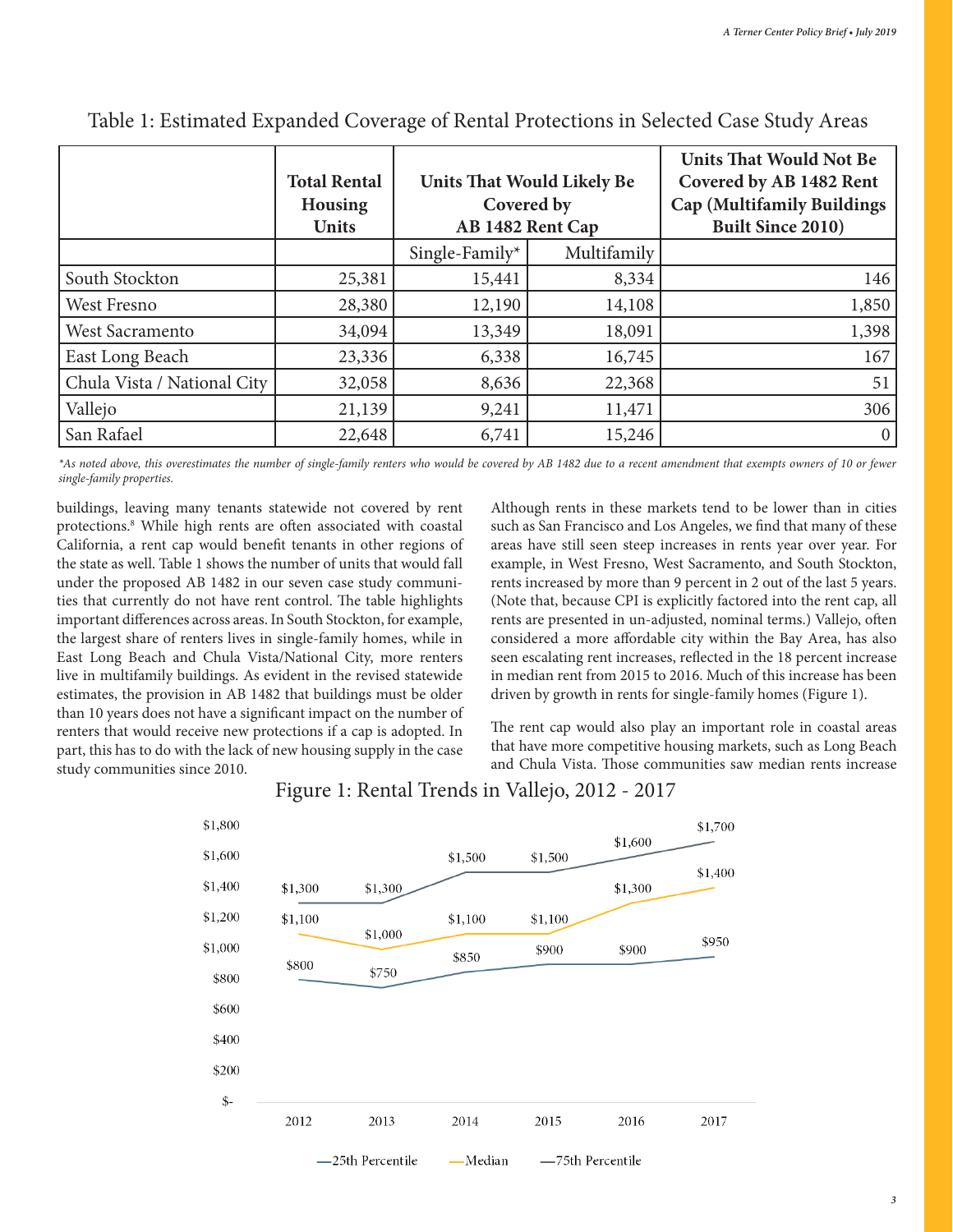by more than 8 percent in three of the last five years. In some years, even in the bottom quarter of prices, rents increased by 25 percent for single-family homes, which are an important part of the affordable housing stock for families with children.

How common is it to see median rents rise more than 10 percent per year? In our case study analysis—looking at five year-overyear changes in median rents across 10 communities (or 50 observations)—we find that the majority of aggregate rent increases did not exceed the proposed rent cap (Figure 2). In fact, half of the observations had median rent increases of less than 5 percent (although, it is important to note that, even when median rents did not exceed 10 percent, it is possible that some individual households in these years and areas may have experienced increases that would have exceeded a cap). However, there are still more than a dozen instances where an area's median rent rose by more than 10 percent—suggesting a significant number of units likely saw rents rise by a magnitude that would not be allowed under the current iteration of AB 1482. In other words, these numbers suggest that, most of the time, the rent cap would not affect a landlord's ability to charge market rents, but it would ensure that renters in areas facing the steepest price pressures aren't confronted by 10 to 15 percent (or even higher) increases on an annual basis.

#### Figure 2: Change in Median Rents, 10 Case Study Communities, 2012-2017



#### **Even Cities that Already Have Rent Control Would See More Renters Covered by Protections Under a Statewide Cap**

While the majority of households that would receive new rental protections under AB 1482 live in places without rent control, a statewide rent cap would also benefit a significant share of tenants in cities that have rent control ordinances, such as San Francisco, Oakland, and Los Angeles. AB 1482 would not affect local rent control provisions; tenants in rent controlled apartments would still be subject to the stricter limits on rent increases, as stipulated

by the local ordinance. But a significant number of tenants would acquire new protections if a rent cap were passed, given that the Costa-Hawkins Rental Housing Act exempts single-family homes from rent control and limits rent control to multifamily buildings built after 1995, or the year in which rent control was initially passed in that city. That means, for example, any building built after 1978 in Los Angeles, 1979 in San Francisco, and 1983 in Oakland is exempt from rent control.

## Figure 3: Added Coverage of AB 1482 in Cities with Rent Control



*\*Single-family estimates do not account for units that would be exempt because the landlord owns 10 or fewer single-family properties.*

Three of our 10 case studies focused on areas in cities with rent control: Fruitvale/West Oakland, the Mission in San Francisco, and Boyle Heights in Los Angeles. In these three case study communities, alone, an estimated 32 percent more units (31,212) would receive renter protections under AB 1482 solely because of the extension of the cap to multifamily units built after rent control was enacted but prior to the past 10 years (Figure 3). The addition of single-family units owned by larger landlords would likely boost the expanded protections even further. This is a significant increase in coverage, particularly given the high risk of gentrification and displacement these areas are facing.<sup>9</sup>

And indeed, a cap on allowable rent increases would have benefitted tenants in these three areas. Each has seen rent increases at levels that would have been limited under the proposed rent cap. Data from the Mission show that between 2012 and 2017, median rents for units without rent control went up by 69 percent, including annual increases above 30 percent in some years (Figure 4). Between 2014 and 2017, median rents in the Mission for buildings not covered by rent control went up from \$1,400 to \$2,200, an increase of over 18 percent a year. Single-family homes saw a significant jump from 2016 to 2017. Even if this is due to a one-year anomaly, rents for single-family homes have increased by approximately 60 percent overall between 2012 and 2016.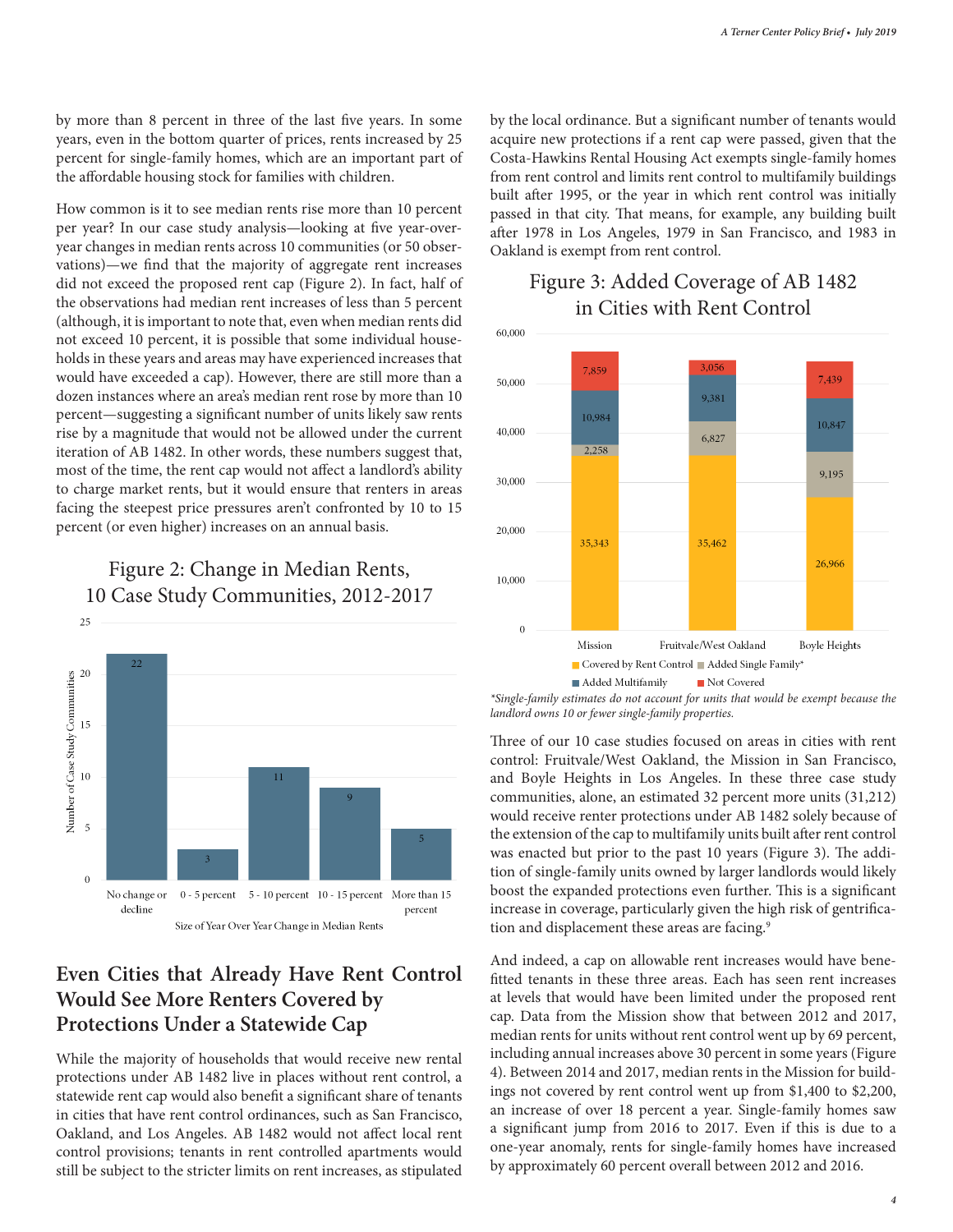

#### Figure 4: Rental Trends in the Mission Neighborhood, San Francisco, 2012-2017

Data for West Oakland/Fruitvale showed similar patterns. There, median rents in multifamily buildings without rent control increased by \$400 over 5 years, an increase of approximately 33 percent in total. However, this figure obscures differences in individual years. In some years there was no change in the median rent, but in other years there were increases of 20 percent. Again, the data do not allow us to assess how these increases are spread out across individual properties, but increases this high in the aggregate do suggest that a significant share of renters are experiencing significant shocks to their monthly rents.

In contrast, the data for Boyle Heights in Los Angeles does not show as steep annual increases, but between 2016 and 2017, there was a large jump from \$1,200 to \$1,700 in median rents for non-rent controlled multifamily apartments, suggesting that the rent cap might help if rent pressures there are on the rise (Figure 5).



#### Figure 5: Rental Trends in the Boyle Heights Neighborhood, Los Angeles, 2012-2017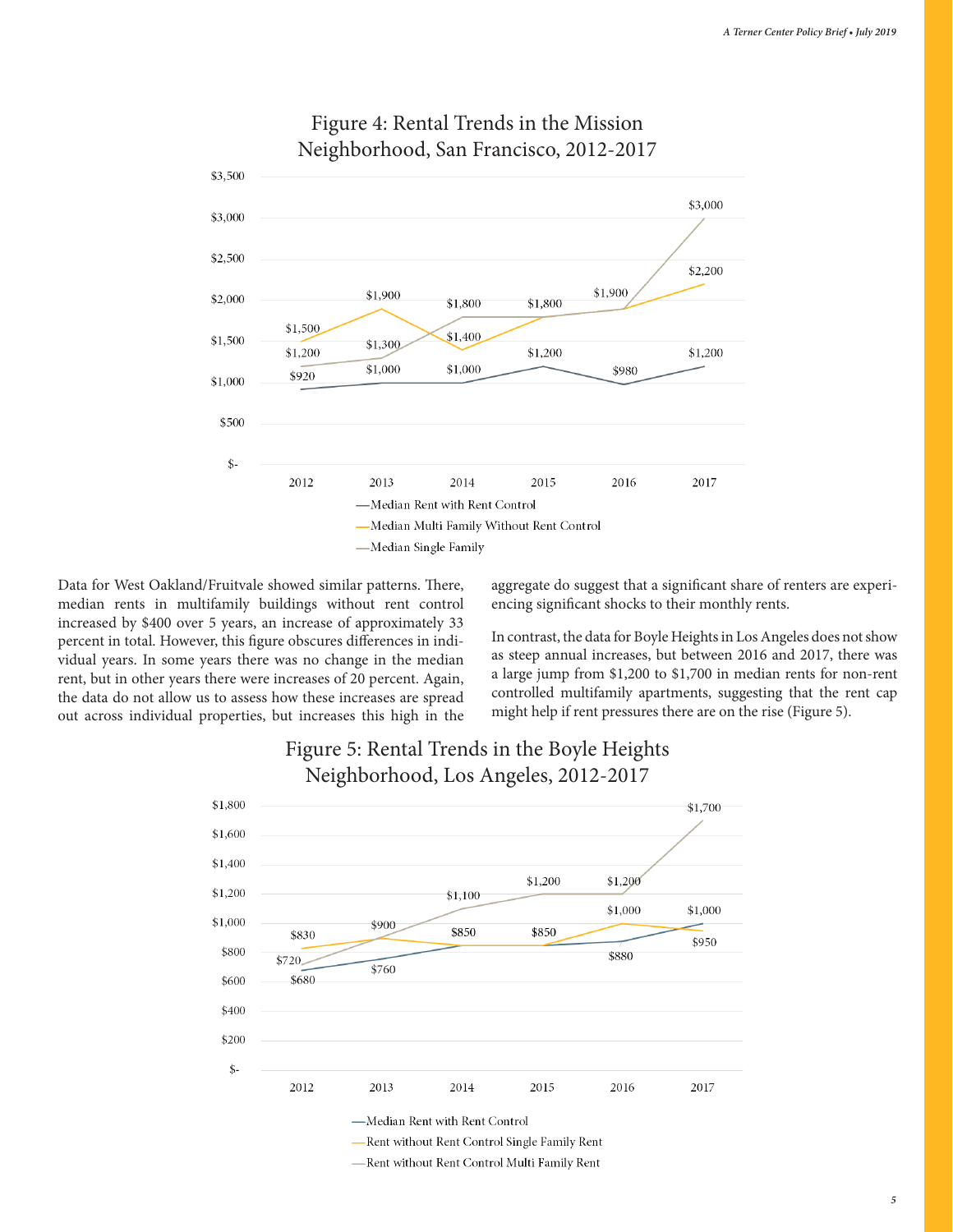

## Figure 6: Unit-Level Rent Increases in Non-Rent Controlled Buildings, Oakland, 2011-2019

## **Trends in Unit-Specific Rents Paint a Similar Picture**

In order to assess how rents are changing on individual units, we examined the rents for 15 specific buildings in Oakland using proprietary data for large, multifamily buildings that were not covered by rent control.<sup>10</sup> In this sample, rents went up from an average of \$1,861 in 2011 to \$3,190 in 2019 (Figure 6). Again, while we can't determine whether these increases are due to tenants moving out and the landlord resetting the rents to market, it provides some evidence of annual rent increases above the proposed rent cap. Even in this small sample, units in these buildings saw rent increases of more than 9 percent in four of the eight years for which we analyzed data, and over 10 percent in two of the years. (Under the revised legislation, a 9 percent annual increase might still be allowable—for example, in a year with a typical CPI of 2.5 percent plus 7 percent—but the cap would guard against the double-digit increases observed.)

We also find some evidence that annual increases tend to be higher in buildings that have been recently purchased by a new owner. For instance, in Oakland, units in buildings that transferred ownership in the years for which we have data experienced steeper upticks in rents than those that were not sold (Figure 7). Rents in transferred buildings rose by 119 percent in nominal terms between 2011 and 2019, while buildings that were not sold saw a more moderated, although still significant, increase of 84 percent. Year over year changes fluctuated throughout this period, but rents in transferred buildings climbed at a faster pace than those that weren't in each of the past four years on record.

Transfers tend to happen among lower quality properties, as the lower rent levels in Oakland's transferred buildings might suggest. Thus, these increased rents may be in part due to renovations that increase the market value for the property by making it a more desirable unit, but they nevertheless can impose a burden on existing tenants who may not have sufficient incomes to cover the higher rents.

#### **Discussion and Conclusion**

Last year, the Terner Center framed the idea of a statewide antigouging cap on rent increases as a potential "third way" between removing restrictions on stricter local rent controls—which run the risk of hampering much needed new housing supply—and a status quo that leaves most of California's renters without any protections against increasing price pressures amid a worsening housing crisis.<sup>11</sup>

AB 1482 represents one way of structuring such a policy. While data limitations make it difficult to estimate the number of properties that would find their rent-setting practices checked by AB 1482 if it passes, our analysis of available data suggests that a cap on rent increases as currently proposed could extend anti-gouging protections to a significant number of renters across the state. The actual impact of extending such protections will vary depending on local market dynamics, public awareness of any new tenant protections, effective enforcement of the cap, and, of course, whether or not additional changes are made to the structure of the rent cap as the Senate prepares to take up the legislation.

As the bill moves forward, its sponsors and advocates will likely need to address two key concerns that have been raised by stakeholders as these proposals have developed. The first is whether an anti-gouging cap, even set at the proposed levels, could still hinder the production of new housing supply. The second is whether imposing a cap will have the unintended consequence of spurring steeper-than-current-market increases.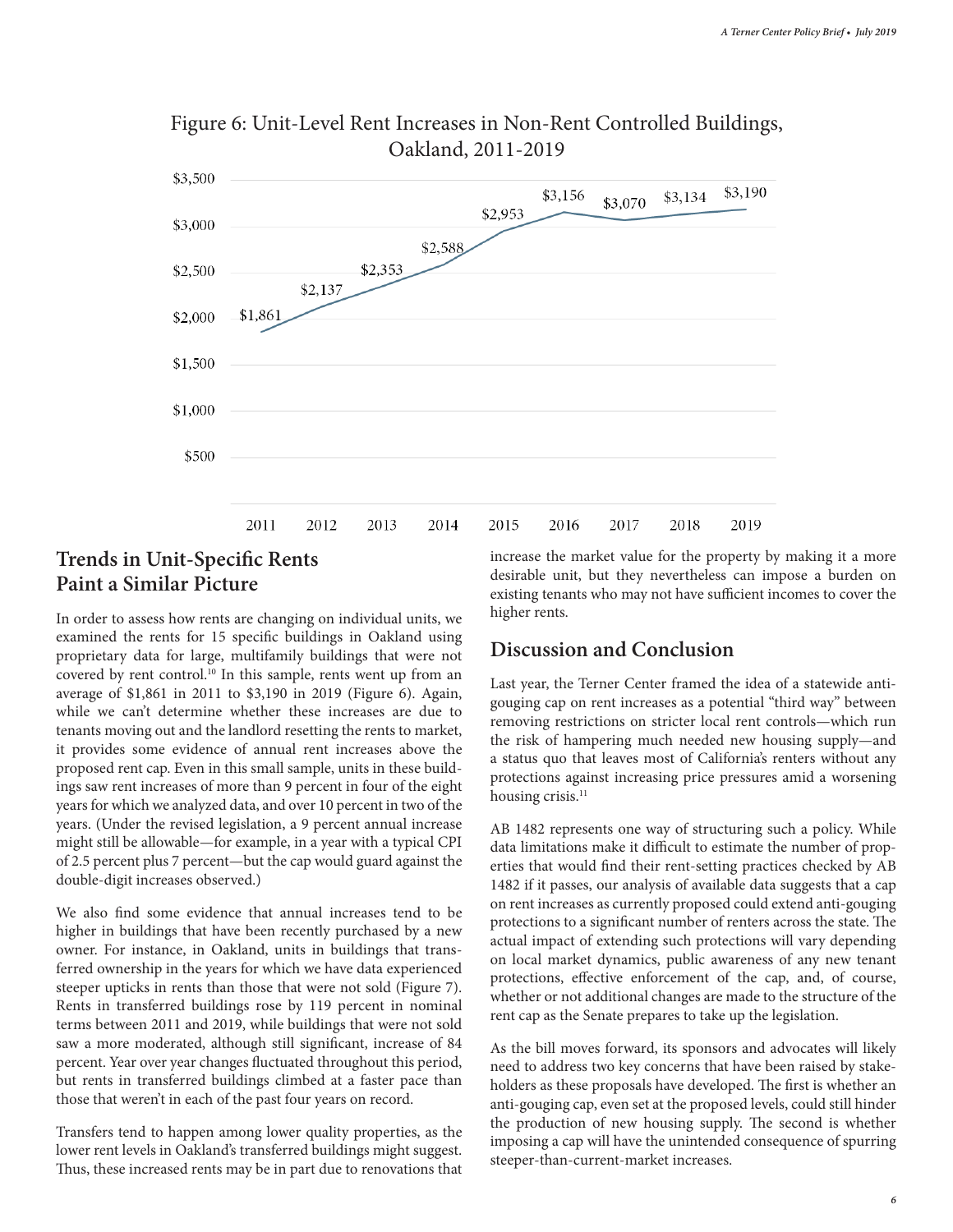To the first concern, revisions have already been made to the legislation to help ensure that a cap on rent increases would not unintentionally dampen new housing production by cooling investor interest. For one, the exclusion of buildings built in the previous 10 years provides a buffer to ameliorate those concerns. In addition, the increase in the cap threshold should guard against negative impacts on new supply. As developers consider whether a new project will "pencil", accepted industry practice is to project expected annual rent increases of 2 to 3 percent, and typically no more than 4 percent. While the 5 percent plus CPI threshold originally proposed in AB 1482 would accommodate those estimates, the revised figure of 7 percent plus CPI allows even more margin above typical underwriting practices, which suggests the proposed cap would not curtail new production.<sup>12</sup>

The importance of market dynamics in setting rents suggests that the second concern—that the imposition of what is meant to be a ceiling on rent increases would instead become the target for levying the maximum allowable increase—would be unlikely to materialize among landlords who risk higher vacancy rates if they raise rents at a pace that is out of step with the local market. In addition, there are many landlords who keep rents at below market rates to reduce turnover and vacancy costs.<sup>13</sup> However, clearly there are markets that can support steep increases and landlords who choose to levy them. To ensure that the rent cap does not have unintended consequences, it would be important to monitor landlord practices to understand how different types of landlords in different types of markets respond to the new regulation.

Some of the revisions to the bill also complicate efforts to estimate its impact, underscoring the importance of evaluating the implementation and enforcement of the cap if it passes. For instance, the exclusion of owners of no more than 10 detached single-family properties not only limits the number of renters receiving new protections, but also introduces a number of complexities, such as monitoring compliance. How will the state determine owners eligible for the exclusion, given the paucity of reliable data and the difficulties of tracing and identifying property owners within assessor records (e.g., untangling complicated ownership structures like multiple LLCs, although the latest amendments to the bill clarify that this exemption would only apply to a natural person)? Moreover, how will tenants know if their landlord owns enough units to trigger rent cap protections? Mechanisms to educate tenants on their rights will need to be rolled out alongside the cap to make sure it has its intended impact. Those mechanisms become even more important to the successful implementation of a cap given the shortened timeframe of the revised bill, which would now need to be reauthorized after three years rather than 10. Legislators should also keep in mind that elements that affect the predictability of development risk—such as shortened timeframes or post-implementation revisions to how the cap is set could have implications for new development and housing supply. In addition, there is the risk that landlords could evict tenants in order to raise the rent above the cap. AB 1482 includes language to protect tenants from this scenario, including a new amendment to the bill that pairs a statewide just cause eviction provision with the cap.

We also believe that there is an opportunity to consider incentives that would encourage property owners to preserve affordable units in their portfolio, especially when they acquire an older building that is providing much needed affordable housing. For instance, the state could consider legislation that would grant a 15-year property tax abatement on the increased assessed value of the sale and/or renovation of an existing multifamily building in exchange for the owner setting aside a set amount of affordable units for the same period of time.<sup>14</sup> In Seattle, Washington, a similar program is credited with creating 7,672 new BMR units since 2008.

Indeed, while a rent cap could help to limit steep rent hikes, guarding against excessive rent increases alone is not enough to address California's housing crisis. Even capped, the current market rent of \$3,727 for a two bedroom in Oakland is unaffordable for all but the wealthiest households. A broader set of policies that target production and preservation—from streamlining the permitting and approval process for new construction to curbing construction costs to improving and expanding financing mechanisms—are also critical to ensure that the crisis doesn't continue to worsen.<sup>15</sup> •